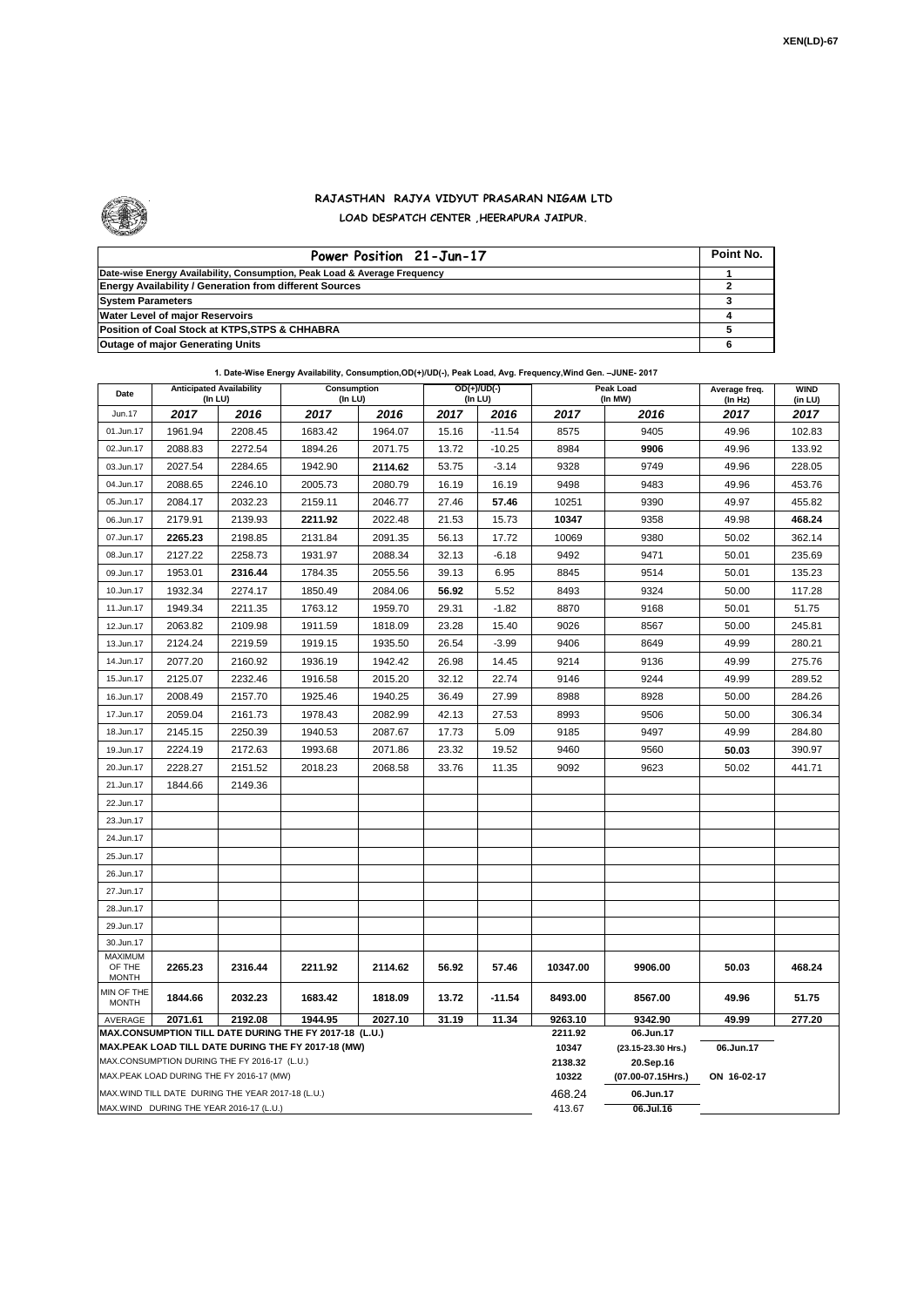| 2. Anticipated Availability/Generation From Different Sources |  |  |  |  |  |  |
|---------------------------------------------------------------|--|--|--|--|--|--|
|---------------------------------------------------------------|--|--|--|--|--|--|

| (In MW)<br>KTPS (1240/1240)<br>1<br>STPS (1500/1500)<br>$\overline{2}$<br>DHOLPUR GAS CCPP (330/330)<br>3<br>RAMGARH (273.5/273.5)<br>4<br>5<br>RAPP-A(200/200)<br>MAHI (140/140)<br>6<br>CHAMBAL (RPS+JS) (135.5/271)<br>7<br>GIRAL LIGNITE (250/250)<br>8<br>CHHABRA TPS 1000/1000)<br>9<br>ADANI (TPS) + KALISINDH (TPS)<br>10<br>(1200+1200/1320+1200)<br>WIND FARM (3980.40/4119.15)<br>11<br>12<br>SOLAR POWER(737.70/1295.70)<br>CAPTIVE POWER PLANTS<br>13<br>REGIONAL (INTRA STATE) O.A. (VLTPS)<br>14<br>OPEN ACCESS<br>15<br>BIOMASS - (101.95/119.25)<br>16<br>BARSINGHSAR LTPS(250/250)<br>17<br>18<br>RAJWEST (1080/1080)<br><b>TOTAL (A): 1-18</b><br>19<br><b>BBMB COMPLEX</b><br>a) BHAKRA(230.79/1516.3)<br>b) DEHAR (198/990)<br>c) PONG (231.66/396)<br>TOTAL : a TO c<br><b>CENTRAL STATIONS</b><br>20<br>d) SINGRAULI<br>(300/2000)<br>e) RIHAND<br>(310.24/3000)<br>f) UNCHAHAR-I(20/420)<br>g) UNCHAHAR-II& III(61/630)<br>h) INDIRA GANDHI STPS(JHAJHAR) 0.00/1500)<br>i) NCTPS DADRI St-II (43.22/980) + DADRI-TH<br>j) DADRI GAS (77/830)<br>k) ANTA<br>(83.07/419)<br>I) AURAIYA<br>(61.03/663)<br>m) NAPP<br>(44/440)<br>n) RAPP-B<br>(125/440)<br>o) RAPP-C<br>(88/440)<br>p) SALAL<br>(20.36/690)<br>q) URI<br>(70.37/720)<br>r) TANAKPUR<br>(10.86/94)<br>s) CHAMERA - (105.84/540)<br>t) CHAMERA-II (29.01/300)<br>u) CHAMERA-III (25.21/231)<br>v) DHAULIGANGA (27/280)<br>w) DULHASTI (42.42/390)<br>x) SEWA (13/120)<br>y) NJPC (112.00/1500)+RAMPUR(31.808/412.02) | Avail. For next<br>Day<br>53.00<br>55.00<br>0.00<br>34.00<br>38.00<br>0.00<br>0.00<br>0.00<br>173.00<br>520.00<br>125.00<br>0.00<br>0.00<br>0.00<br>$-80.18$<br>5.00<br>52.00<br>229.00<br>1203.82<br>36.38<br>30.44<br>8.58<br>75.41<br>59.44<br>73.33<br>2.49<br>9.06<br>0.00<br>4.22 | Avail.<br>20-Jun-17<br>130.00<br>55.00<br>0.00<br>32.00<br>38.00<br>0.00<br>0.00<br>0.00<br>218.00<br>420.00<br>350.00<br>0.00<br>0.00<br>0.00<br>$-66.18$<br>3.00<br>54.00<br>229.00<br>1462.82<br>36.54<br>28.18<br>11.54<br>76.26<br>80.32<br>101.02<br>3.17<br>10.65<br>0.00 | <b>Received</b><br>92.16<br>43.99<br>0.00<br>33.13<br>39.68<br>0.00<br>0.00<br>0.00<br>184.21<br>316.99<br>441.71<br>0.00<br>0.00<br>0.00<br>$-66.61$<br>4.94<br>50.13<br>136.50<br>1276.83<br>36.40<br>28.23<br>10.72<br>75.35<br>64.12<br>93.15<br>2.54<br>8.40<br>0.00<br>4.29 |
|---------------------------------------------------------------------------------------------------------------------------------------------------------------------------------------------------------------------------------------------------------------------------------------------------------------------------------------------------------------------------------------------------------------------------------------------------------------------------------------------------------------------------------------------------------------------------------------------------------------------------------------------------------------------------------------------------------------------------------------------------------------------------------------------------------------------------------------------------------------------------------------------------------------------------------------------------------------------------------------------------------------------------------------------------------------------------------------------------------------------------------------------------------------------------------------------------------------------------------------------------------------------------------------------------------------------------------------------------------------------------------------------------------------------------------------------------------------------------------------------------------|-----------------------------------------------------------------------------------------------------------------------------------------------------------------------------------------------------------------------------------------------------------------------------------------|----------------------------------------------------------------------------------------------------------------------------------------------------------------------------------------------------------------------------------------------------------------------------------|-----------------------------------------------------------------------------------------------------------------------------------------------------------------------------------------------------------------------------------------------------------------------------------|
|                                                                                                                                                                                                                                                                                                                                                                                                                                                                                                                                                                                                                                                                                                                                                                                                                                                                                                                                                                                                                                                                                                                                                                                                                                                                                                                                                                                                                                                                                                         |                                                                                                                                                                                                                                                                                         |                                                                                                                                                                                                                                                                                  |                                                                                                                                                                                                                                                                                   |
|                                                                                                                                                                                                                                                                                                                                                                                                                                                                                                                                                                                                                                                                                                                                                                                                                                                                                                                                                                                                                                                                                                                                                                                                                                                                                                                                                                                                                                                                                                         |                                                                                                                                                                                                                                                                                         |                                                                                                                                                                                                                                                                                  |                                                                                                                                                                                                                                                                                   |
|                                                                                                                                                                                                                                                                                                                                                                                                                                                                                                                                                                                                                                                                                                                                                                                                                                                                                                                                                                                                                                                                                                                                                                                                                                                                                                                                                                                                                                                                                                         |                                                                                                                                                                                                                                                                                         |                                                                                                                                                                                                                                                                                  |                                                                                                                                                                                                                                                                                   |
|                                                                                                                                                                                                                                                                                                                                                                                                                                                                                                                                                                                                                                                                                                                                                                                                                                                                                                                                                                                                                                                                                                                                                                                                                                                                                                                                                                                                                                                                                                         |                                                                                                                                                                                                                                                                                         |                                                                                                                                                                                                                                                                                  |                                                                                                                                                                                                                                                                                   |
|                                                                                                                                                                                                                                                                                                                                                                                                                                                                                                                                                                                                                                                                                                                                                                                                                                                                                                                                                                                                                                                                                                                                                                                                                                                                                                                                                                                                                                                                                                         |                                                                                                                                                                                                                                                                                         |                                                                                                                                                                                                                                                                                  |                                                                                                                                                                                                                                                                                   |
|                                                                                                                                                                                                                                                                                                                                                                                                                                                                                                                                                                                                                                                                                                                                                                                                                                                                                                                                                                                                                                                                                                                                                                                                                                                                                                                                                                                                                                                                                                         |                                                                                                                                                                                                                                                                                         |                                                                                                                                                                                                                                                                                  |                                                                                                                                                                                                                                                                                   |
|                                                                                                                                                                                                                                                                                                                                                                                                                                                                                                                                                                                                                                                                                                                                                                                                                                                                                                                                                                                                                                                                                                                                                                                                                                                                                                                                                                                                                                                                                                         |                                                                                                                                                                                                                                                                                         |                                                                                                                                                                                                                                                                                  |                                                                                                                                                                                                                                                                                   |
|                                                                                                                                                                                                                                                                                                                                                                                                                                                                                                                                                                                                                                                                                                                                                                                                                                                                                                                                                                                                                                                                                                                                                                                                                                                                                                                                                                                                                                                                                                         |                                                                                                                                                                                                                                                                                         |                                                                                                                                                                                                                                                                                  |                                                                                                                                                                                                                                                                                   |
|                                                                                                                                                                                                                                                                                                                                                                                                                                                                                                                                                                                                                                                                                                                                                                                                                                                                                                                                                                                                                                                                                                                                                                                                                                                                                                                                                                                                                                                                                                         |                                                                                                                                                                                                                                                                                         |                                                                                                                                                                                                                                                                                  |                                                                                                                                                                                                                                                                                   |
|                                                                                                                                                                                                                                                                                                                                                                                                                                                                                                                                                                                                                                                                                                                                                                                                                                                                                                                                                                                                                                                                                                                                                                                                                                                                                                                                                                                                                                                                                                         |                                                                                                                                                                                                                                                                                         |                                                                                                                                                                                                                                                                                  |                                                                                                                                                                                                                                                                                   |
|                                                                                                                                                                                                                                                                                                                                                                                                                                                                                                                                                                                                                                                                                                                                                                                                                                                                                                                                                                                                                                                                                                                                                                                                                                                                                                                                                                                                                                                                                                         |                                                                                                                                                                                                                                                                                         |                                                                                                                                                                                                                                                                                  |                                                                                                                                                                                                                                                                                   |
|                                                                                                                                                                                                                                                                                                                                                                                                                                                                                                                                                                                                                                                                                                                                                                                                                                                                                                                                                                                                                                                                                                                                                                                                                                                                                                                                                                                                                                                                                                         |                                                                                                                                                                                                                                                                                         |                                                                                                                                                                                                                                                                                  |                                                                                                                                                                                                                                                                                   |
|                                                                                                                                                                                                                                                                                                                                                                                                                                                                                                                                                                                                                                                                                                                                                                                                                                                                                                                                                                                                                                                                                                                                                                                                                                                                                                                                                                                                                                                                                                         |                                                                                                                                                                                                                                                                                         |                                                                                                                                                                                                                                                                                  |                                                                                                                                                                                                                                                                                   |
|                                                                                                                                                                                                                                                                                                                                                                                                                                                                                                                                                                                                                                                                                                                                                                                                                                                                                                                                                                                                                                                                                                                                                                                                                                                                                                                                                                                                                                                                                                         |                                                                                                                                                                                                                                                                                         |                                                                                                                                                                                                                                                                                  |                                                                                                                                                                                                                                                                                   |
|                                                                                                                                                                                                                                                                                                                                                                                                                                                                                                                                                                                                                                                                                                                                                                                                                                                                                                                                                                                                                                                                                                                                                                                                                                                                                                                                                                                                                                                                                                         |                                                                                                                                                                                                                                                                                         |                                                                                                                                                                                                                                                                                  |                                                                                                                                                                                                                                                                                   |
|                                                                                                                                                                                                                                                                                                                                                                                                                                                                                                                                                                                                                                                                                                                                                                                                                                                                                                                                                                                                                                                                                                                                                                                                                                                                                                                                                                                                                                                                                                         |                                                                                                                                                                                                                                                                                         |                                                                                                                                                                                                                                                                                  |                                                                                                                                                                                                                                                                                   |
|                                                                                                                                                                                                                                                                                                                                                                                                                                                                                                                                                                                                                                                                                                                                                                                                                                                                                                                                                                                                                                                                                                                                                                                                                                                                                                                                                                                                                                                                                                         |                                                                                                                                                                                                                                                                                         |                                                                                                                                                                                                                                                                                  |                                                                                                                                                                                                                                                                                   |
|                                                                                                                                                                                                                                                                                                                                                                                                                                                                                                                                                                                                                                                                                                                                                                                                                                                                                                                                                                                                                                                                                                                                                                                                                                                                                                                                                                                                                                                                                                         |                                                                                                                                                                                                                                                                                         |                                                                                                                                                                                                                                                                                  |                                                                                                                                                                                                                                                                                   |
|                                                                                                                                                                                                                                                                                                                                                                                                                                                                                                                                                                                                                                                                                                                                                                                                                                                                                                                                                                                                                                                                                                                                                                                                                                                                                                                                                                                                                                                                                                         |                                                                                                                                                                                                                                                                                         |                                                                                                                                                                                                                                                                                  |                                                                                                                                                                                                                                                                                   |
|                                                                                                                                                                                                                                                                                                                                                                                                                                                                                                                                                                                                                                                                                                                                                                                                                                                                                                                                                                                                                                                                                                                                                                                                                                                                                                                                                                                                                                                                                                         |                                                                                                                                                                                                                                                                                         |                                                                                                                                                                                                                                                                                  |                                                                                                                                                                                                                                                                                   |
|                                                                                                                                                                                                                                                                                                                                                                                                                                                                                                                                                                                                                                                                                                                                                                                                                                                                                                                                                                                                                                                                                                                                                                                                                                                                                                                                                                                                                                                                                                         |                                                                                                                                                                                                                                                                                         |                                                                                                                                                                                                                                                                                  |                                                                                                                                                                                                                                                                                   |
|                                                                                                                                                                                                                                                                                                                                                                                                                                                                                                                                                                                                                                                                                                                                                                                                                                                                                                                                                                                                                                                                                                                                                                                                                                                                                                                                                                                                                                                                                                         |                                                                                                                                                                                                                                                                                         |                                                                                                                                                                                                                                                                                  |                                                                                                                                                                                                                                                                                   |
|                                                                                                                                                                                                                                                                                                                                                                                                                                                                                                                                                                                                                                                                                                                                                                                                                                                                                                                                                                                                                                                                                                                                                                                                                                                                                                                                                                                                                                                                                                         |                                                                                                                                                                                                                                                                                         |                                                                                                                                                                                                                                                                                  |                                                                                                                                                                                                                                                                                   |
|                                                                                                                                                                                                                                                                                                                                                                                                                                                                                                                                                                                                                                                                                                                                                                                                                                                                                                                                                                                                                                                                                                                                                                                                                                                                                                                                                                                                                                                                                                         |                                                                                                                                                                                                                                                                                         |                                                                                                                                                                                                                                                                                  |                                                                                                                                                                                                                                                                                   |
|                                                                                                                                                                                                                                                                                                                                                                                                                                                                                                                                                                                                                                                                                                                                                                                                                                                                                                                                                                                                                                                                                                                                                                                                                                                                                                                                                                                                                                                                                                         |                                                                                                                                                                                                                                                                                         |                                                                                                                                                                                                                                                                                  |                                                                                                                                                                                                                                                                                   |
|                                                                                                                                                                                                                                                                                                                                                                                                                                                                                                                                                                                                                                                                                                                                                                                                                                                                                                                                                                                                                                                                                                                                                                                                                                                                                                                                                                                                                                                                                                         |                                                                                                                                                                                                                                                                                         |                                                                                                                                                                                                                                                                                  |                                                                                                                                                                                                                                                                                   |
|                                                                                                                                                                                                                                                                                                                                                                                                                                                                                                                                                                                                                                                                                                                                                                                                                                                                                                                                                                                                                                                                                                                                                                                                                                                                                                                                                                                                                                                                                                         |                                                                                                                                                                                                                                                                                         |                                                                                                                                                                                                                                                                                  |                                                                                                                                                                                                                                                                                   |
|                                                                                                                                                                                                                                                                                                                                                                                                                                                                                                                                                                                                                                                                                                                                                                                                                                                                                                                                                                                                                                                                                                                                                                                                                                                                                                                                                                                                                                                                                                         |                                                                                                                                                                                                                                                                                         |                                                                                                                                                                                                                                                                                  |                                                                                                                                                                                                                                                                                   |
|                                                                                                                                                                                                                                                                                                                                                                                                                                                                                                                                                                                                                                                                                                                                                                                                                                                                                                                                                                                                                                                                                                                                                                                                                                                                                                                                                                                                                                                                                                         |                                                                                                                                                                                                                                                                                         |                                                                                                                                                                                                                                                                                  |                                                                                                                                                                                                                                                                                   |
|                                                                                                                                                                                                                                                                                                                                                                                                                                                                                                                                                                                                                                                                                                                                                                                                                                                                                                                                                                                                                                                                                                                                                                                                                                                                                                                                                                                                                                                                                                         | 4.05                                                                                                                                                                                                                                                                                    | 5.25<br>4.67                                                                                                                                                                                                                                                                     | 3.70                                                                                                                                                                                                                                                                              |
|                                                                                                                                                                                                                                                                                                                                                                                                                                                                                                                                                                                                                                                                                                                                                                                                                                                                                                                                                                                                                                                                                                                                                                                                                                                                                                                                                                                                                                                                                                         | 0.00                                                                                                                                                                                                                                                                                    | 0.00                                                                                                                                                                                                                                                                             | 0.00                                                                                                                                                                                                                                                                              |
|                                                                                                                                                                                                                                                                                                                                                                                                                                                                                                                                                                                                                                                                                                                                                                                                                                                                                                                                                                                                                                                                                                                                                                                                                                                                                                                                                                                                                                                                                                         | 0.00                                                                                                                                                                                                                                                                                    | 0.00                                                                                                                                                                                                                                                                             | 0.00                                                                                                                                                                                                                                                                              |
|                                                                                                                                                                                                                                                                                                                                                                                                                                                                                                                                                                                                                                                                                                                                                                                                                                                                                                                                                                                                                                                                                                                                                                                                                                                                                                                                                                                                                                                                                                         | 9.14                                                                                                                                                                                                                                                                                    | 9.26                                                                                                                                                                                                                                                                             | 9.26                                                                                                                                                                                                                                                                              |
|                                                                                                                                                                                                                                                                                                                                                                                                                                                                                                                                                                                                                                                                                                                                                                                                                                                                                                                                                                                                                                                                                                                                                                                                                                                                                                                                                                                                                                                                                                         | 31.69                                                                                                                                                                                                                                                                                   | 31.69                                                                                                                                                                                                                                                                            | 31.69                                                                                                                                                                                                                                                                             |
|                                                                                                                                                                                                                                                                                                                                                                                                                                                                                                                                                                                                                                                                                                                                                                                                                                                                                                                                                                                                                                                                                                                                                                                                                                                                                                                                                                                                                                                                                                         | 20.58                                                                                                                                                                                                                                                                                   | 20.58                                                                                                                                                                                                                                                                            | 20.58                                                                                                                                                                                                                                                                             |
|                                                                                                                                                                                                                                                                                                                                                                                                                                                                                                                                                                                                                                                                                                                                                                                                                                                                                                                                                                                                                                                                                                                                                                                                                                                                                                                                                                                                                                                                                                         | 4.79                                                                                                                                                                                                                                                                                    | 4.79                                                                                                                                                                                                                                                                             | 4.79                                                                                                                                                                                                                                                                              |
|                                                                                                                                                                                                                                                                                                                                                                                                                                                                                                                                                                                                                                                                                                                                                                                                                                                                                                                                                                                                                                                                                                                                                                                                                                                                                                                                                                                                                                                                                                         | 16.73                                                                                                                                                                                                                                                                                   | 16.73                                                                                                                                                                                                                                                                            | 16.73                                                                                                                                                                                                                                                                             |
|                                                                                                                                                                                                                                                                                                                                                                                                                                                                                                                                                                                                                                                                                                                                                                                                                                                                                                                                                                                                                                                                                                                                                                                                                                                                                                                                                                                                                                                                                                         | 1.44                                                                                                                                                                                                                                                                                    | 1.24                                                                                                                                                                                                                                                                             | 1.35                                                                                                                                                                                                                                                                              |
|                                                                                                                                                                                                                                                                                                                                                                                                                                                                                                                                                                                                                                                                                                                                                                                                                                                                                                                                                                                                                                                                                                                                                                                                                                                                                                                                                                                                                                                                                                         | 25.12                                                                                                                                                                                                                                                                                   | 24.86                                                                                                                                                                                                                                                                            | 24.10                                                                                                                                                                                                                                                                             |
|                                                                                                                                                                                                                                                                                                                                                                                                                                                                                                                                                                                                                                                                                                                                                                                                                                                                                                                                                                                                                                                                                                                                                                                                                                                                                                                                                                                                                                                                                                         | 6.98                                                                                                                                                                                                                                                                                    | 6.98                                                                                                                                                                                                                                                                             | 6.98                                                                                                                                                                                                                                                                              |
|                                                                                                                                                                                                                                                                                                                                                                                                                                                                                                                                                                                                                                                                                                                                                                                                                                                                                                                                                                                                                                                                                                                                                                                                                                                                                                                                                                                                                                                                                                         | 6.07                                                                                                                                                                                                                                                                                    | 6.07                                                                                                                                                                                                                                                                             | 6.07                                                                                                                                                                                                                                                                              |
|                                                                                                                                                                                                                                                                                                                                                                                                                                                                                                                                                                                                                                                                                                                                                                                                                                                                                                                                                                                                                                                                                                                                                                                                                                                                                                                                                                                                                                                                                                         | 5.37                                                                                                                                                                                                                                                                                    | 4.61                                                                                                                                                                                                                                                                             | 5.74                                                                                                                                                                                                                                                                              |
|                                                                                                                                                                                                                                                                                                                                                                                                                                                                                                                                                                                                                                                                                                                                                                                                                                                                                                                                                                                                                                                                                                                                                                                                                                                                                                                                                                                                                                                                                                         | 10.05<br>1.30                                                                                                                                                                                                                                                                           | 10.08<br>1.19                                                                                                                                                                                                                                                                    | 10.08<br>1.19                                                                                                                                                                                                                                                                     |
|                                                                                                                                                                                                                                                                                                                                                                                                                                                                                                                                                                                                                                                                                                                                                                                                                                                                                                                                                                                                                                                                                                                                                                                                                                                                                                                                                                                                                                                                                                         | 34.13                                                                                                                                                                                                                                                                                   | 34.13                                                                                                                                                                                                                                                                            | 34.13                                                                                                                                                                                                                                                                             |
| z) TEHRI (75/1000)                                                                                                                                                                                                                                                                                                                                                                                                                                                                                                                                                                                                                                                                                                                                                                                                                                                                                                                                                                                                                                                                                                                                                                                                                                                                                                                                                                                                                                                                                      | 3.45                                                                                                                                                                                                                                                                                    | 3.00                                                                                                                                                                                                                                                                             | 3.08                                                                                                                                                                                                                                                                              |
| aa) KOTESHWR (33.44/400) + PARBATI3 (56.73/520)                                                                                                                                                                                                                                                                                                                                                                                                                                                                                                                                                                                                                                                                                                                                                                                                                                                                                                                                                                                                                                                                                                                                                                                                                                                                                                                                                                                                                                                         | 17.71                                                                                                                                                                                                                                                                                   | 20.40                                                                                                                                                                                                                                                                            | 24.57                                                                                                                                                                                                                                                                             |
| ab) TALA                                                                                                                                                                                                                                                                                                                                                                                                                                                                                                                                                                                                                                                                                                                                                                                                                                                                                                                                                                                                                                                                                                                                                                                                                                                                                                                                                                                                                                                                                                | 3.00                                                                                                                                                                                                                                                                                    | 1.35                                                                                                                                                                                                                                                                             | 1.35                                                                                                                                                                                                                                                                              |
| ac) MUNDRA UMPP (380/4000)                                                                                                                                                                                                                                                                                                                                                                                                                                                                                                                                                                                                                                                                                                                                                                                                                                                                                                                                                                                                                                                                                                                                                                                                                                                                                                                                                                                                                                                                              | 24.73                                                                                                                                                                                                                                                                                   | 33.84                                                                                                                                                                                                                                                                            | 32.43                                                                                                                                                                                                                                                                             |
| ad) SASAN (372/3960)                                                                                                                                                                                                                                                                                                                                                                                                                                                                                                                                                                                                                                                                                                                                                                                                                                                                                                                                                                                                                                                                                                                                                                                                                                                                                                                                                                                                                                                                                    | 53.70                                                                                                                                                                                                                                                                                   | 94.23                                                                                                                                                                                                                                                                            | 76.45                                                                                                                                                                                                                                                                             |
| ae) FRKKA+KHLGN+TLCHR (70.18/3940)                                                                                                                                                                                                                                                                                                                                                                                                                                                                                                                                                                                                                                                                                                                                                                                                                                                                                                                                                                                                                                                                                                                                                                                                                                                                                                                                                                                                                                                                      | 10.15                                                                                                                                                                                                                                                                                   | 19.46                                                                                                                                                                                                                                                                            | 6.97                                                                                                                                                                                                                                                                              |
| af) URS POWER(DADRI TH-I)                                                                                                                                                                                                                                                                                                                                                                                                                                                                                                                                                                                                                                                                                                                                                                                                                                                                                                                                                                                                                                                                                                                                                                                                                                                                                                                                                                                                                                                                               | 0.00                                                                                                                                                                                                                                                                                    | 0.00                                                                                                                                                                                                                                                                             | 0.00                                                                                                                                                                                                                                                                              |
| TOTAL SCHEDULE(a TO af)                                                                                                                                                                                                                                                                                                                                                                                                                                                                                                                                                                                                                                                                                                                                                                                                                                                                                                                                                                                                                                                                                                                                                                                                                                                                                                                                                                                                                                                                                 | 514.12                                                                                                                                                                                                                                                                                  | 625.82                                                                                                                                                                                                                                                                           | 569.07                                                                                                                                                                                                                                                                            |
| <b>LOSSES</b>                                                                                                                                                                                                                                                                                                                                                                                                                                                                                                                                                                                                                                                                                                                                                                                                                                                                                                                                                                                                                                                                                                                                                                                                                                                                                                                                                                                                                                                                                           | $-15.86$                                                                                                                                                                                                                                                                                | $-21.22$                                                                                                                                                                                                                                                                         | $-22.71$                                                                                                                                                                                                                                                                          |
| NET SCHEDULED<br>BILATERAL (REG.) EXCL. BANKING<br>21                                                                                                                                                                                                                                                                                                                                                                                                                                                                                                                                                                                                                                                                                                                                                                                                                                                                                                                                                                                                                                                                                                                                                                                                                                                                                                                                                                                                                                                   | 498.26<br>26.21                                                                                                                                                                                                                                                                         | 604.60<br>26.21                                                                                                                                                                                                                                                                  | 546.36<br>26.21                                                                                                                                                                                                                                                                   |
| <b>BANKING</b><br>22                                                                                                                                                                                                                                                                                                                                                                                                                                                                                                                                                                                                                                                                                                                                                                                                                                                                                                                                                                                                                                                                                                                                                                                                                                                                                                                                                                                                                                                                                    | -40.98                                                                                                                                                                                                                                                                                  | $-36.11$                                                                                                                                                                                                                                                                         | $-36.11$                                                                                                                                                                                                                                                                          |
| BILATERAL(INTER-REG.). EXCLUDING (ISOA &<br>23                                                                                                                                                                                                                                                                                                                                                                                                                                                                                                                                                                                                                                                                                                                                                                                                                                                                                                                                                                                                                                                                                                                                                                                                                                                                                                                                                                                                                                                          | 85.80                                                                                                                                                                                                                                                                                   | 108.75                                                                                                                                                                                                                                                                           | 114.40                                                                                                                                                                                                                                                                            |
| <b>BANKING)</b><br>INTER STATE OPEN ACCESS (BILATERAL+IEX)<br>24                                                                                                                                                                                                                                                                                                                                                                                                                                                                                                                                                                                                                                                                                                                                                                                                                                                                                                                                                                                                                                                                                                                                                                                                                                                                                                                                                                                                                                        | 80.18                                                                                                                                                                                                                                                                                   | 66.18                                                                                                                                                                                                                                                                            | 66.61                                                                                                                                                                                                                                                                             |
| 25<br>INDIAN ENERGY EXCHANGE                                                                                                                                                                                                                                                                                                                                                                                                                                                                                                                                                                                                                                                                                                                                                                                                                                                                                                                                                                                                                                                                                                                                                                                                                                                                                                                                                                                                                                                                            |                                                                                                                                                                                                                                                                                         |                                                                                                                                                                                                                                                                                  |                                                                                                                                                                                                                                                                                   |
| <b>TOTAL(B): (19 TO 25)</b>                                                                                                                                                                                                                                                                                                                                                                                                                                                                                                                                                                                                                                                                                                                                                                                                                                                                                                                                                                                                                                                                                                                                                                                                                                                                                                                                                                                                                                                                             | $-8.62$<br>640.84                                                                                                                                                                                                                                                                       | $-9.83$<br>765.45                                                                                                                                                                                                                                                                | $-9.83$<br>707.64                                                                                                                                                                                                                                                                 |
| TOTAL GENERATION (A +B) : 1 TO 25                                                                                                                                                                                                                                                                                                                                                                                                                                                                                                                                                                                                                                                                                                                                                                                                                                                                                                                                                                                                                                                                                                                                                                                                                                                                                                                                                                                                                                                                       |                                                                                                                                                                                                                                                                                         |                                                                                                                                                                                                                                                                                  | 1984.47                                                                                                                                                                                                                                                                           |
| OVER DRAWAL (+)/UNDER DRAWAL (-)                                                                                                                                                                                                                                                                                                                                                                                                                                                                                                                                                                                                                                                                                                                                                                                                                                                                                                                                                                                                                                                                                                                                                                                                                                                                                                                                                                                                                                                                        |                                                                                                                                                                                                                                                                                         |                                                                                                                                                                                                                                                                                  | 33.76                                                                                                                                                                                                                                                                             |
| <b>GRAND TOTAL</b>                                                                                                                                                                                                                                                                                                                                                                                                                                                                                                                                                                                                                                                                                                                                                                                                                                                                                                                                                                                                                                                                                                                                                                                                                                                                                                                                                                                                                                                                                      |                                                                                                                                                                                                                                                                                         |                                                                                                                                                                                                                                                                                  | 2018.23                                                                                                                                                                                                                                                                           |
| <b>LAST YEAR</b>                                                                                                                                                                                                                                                                                                                                                                                                                                                                                                                                                                                                                                                                                                                                                                                                                                                                                                                                                                                                                                                                                                                                                                                                                                                                                                                                                                                                                                                                                        | 1844.66                                                                                                                                                                                                                                                                                 | 2228.27                                                                                                                                                                                                                                                                          | 2068.57                                                                                                                                                                                                                                                                           |